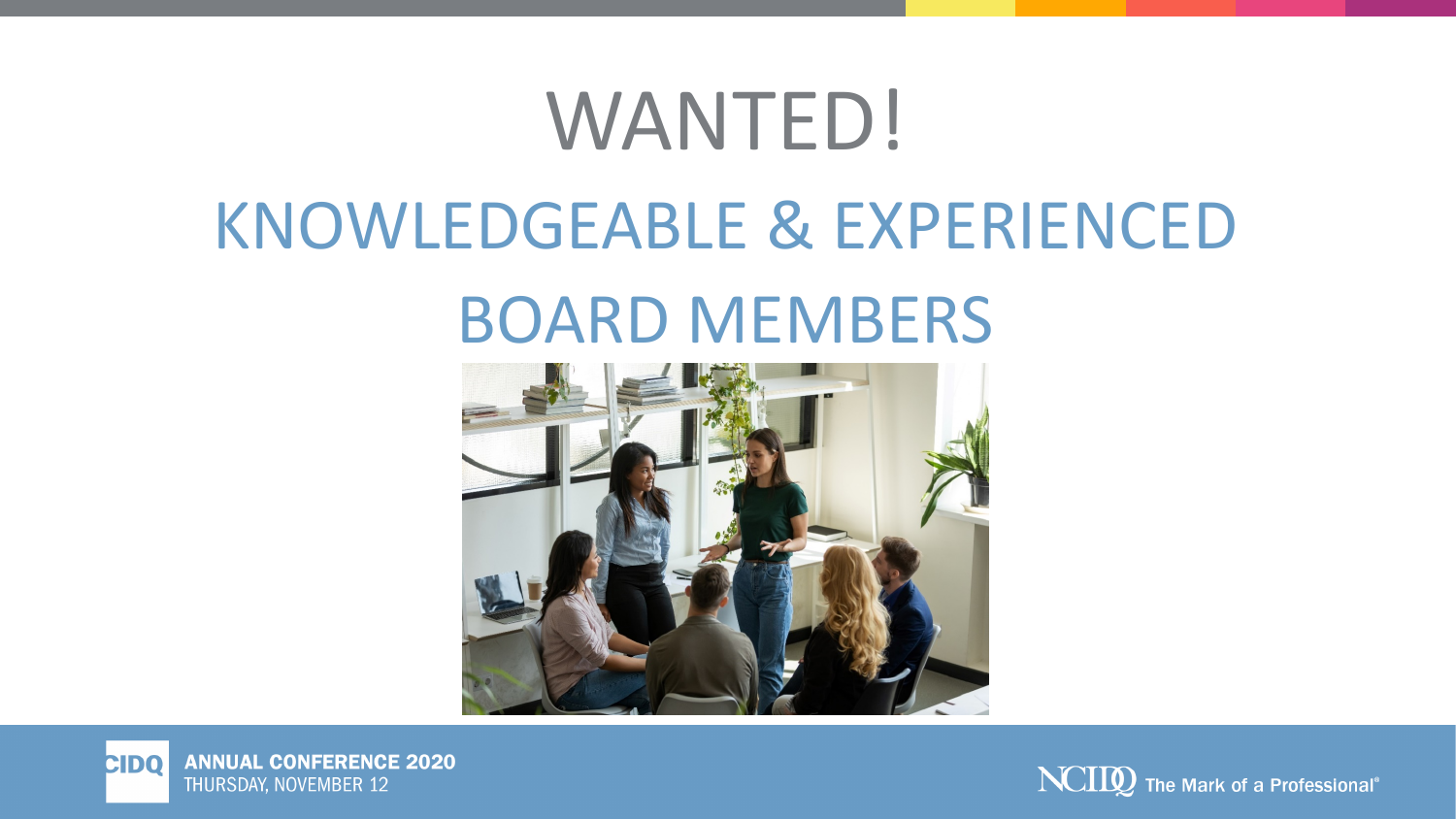The CIDQ Board of Directors is the leadership body that sets CIDQ's strategic direction.

With legal accountability and fiduciary responsibility for CIDQ, the board's purpose is to:

•establish the goals for the organization, and

•ensure that it has the necessary human and financial resources to achieve them



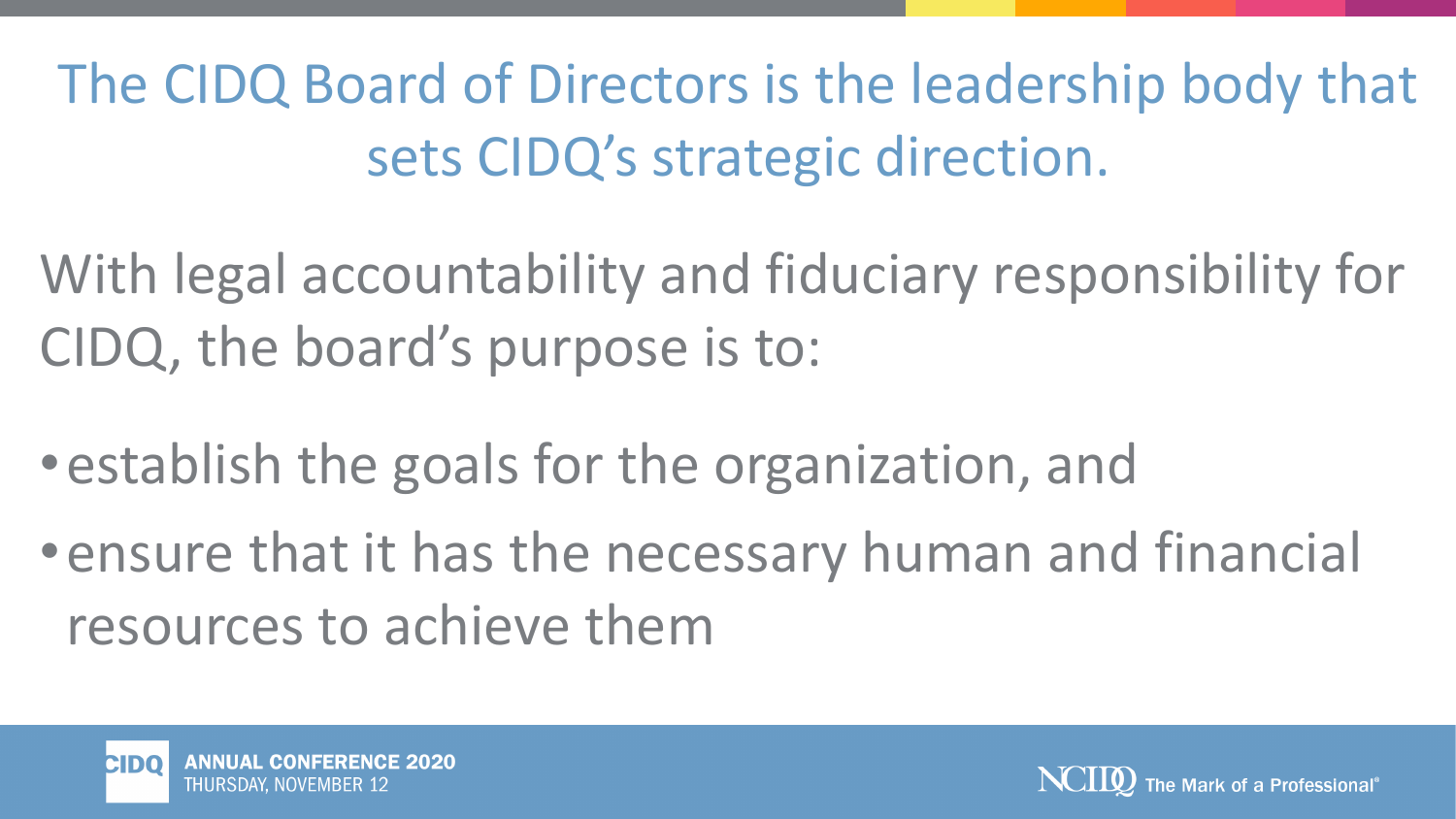## CIDQ seeks leaders to set strategic direction who possess:

- •Diverse perspectives
- Collaboration skills
- Emotional intelligence
- Strong sense of responsibility and accountability
- •Dedication to the interior design profession



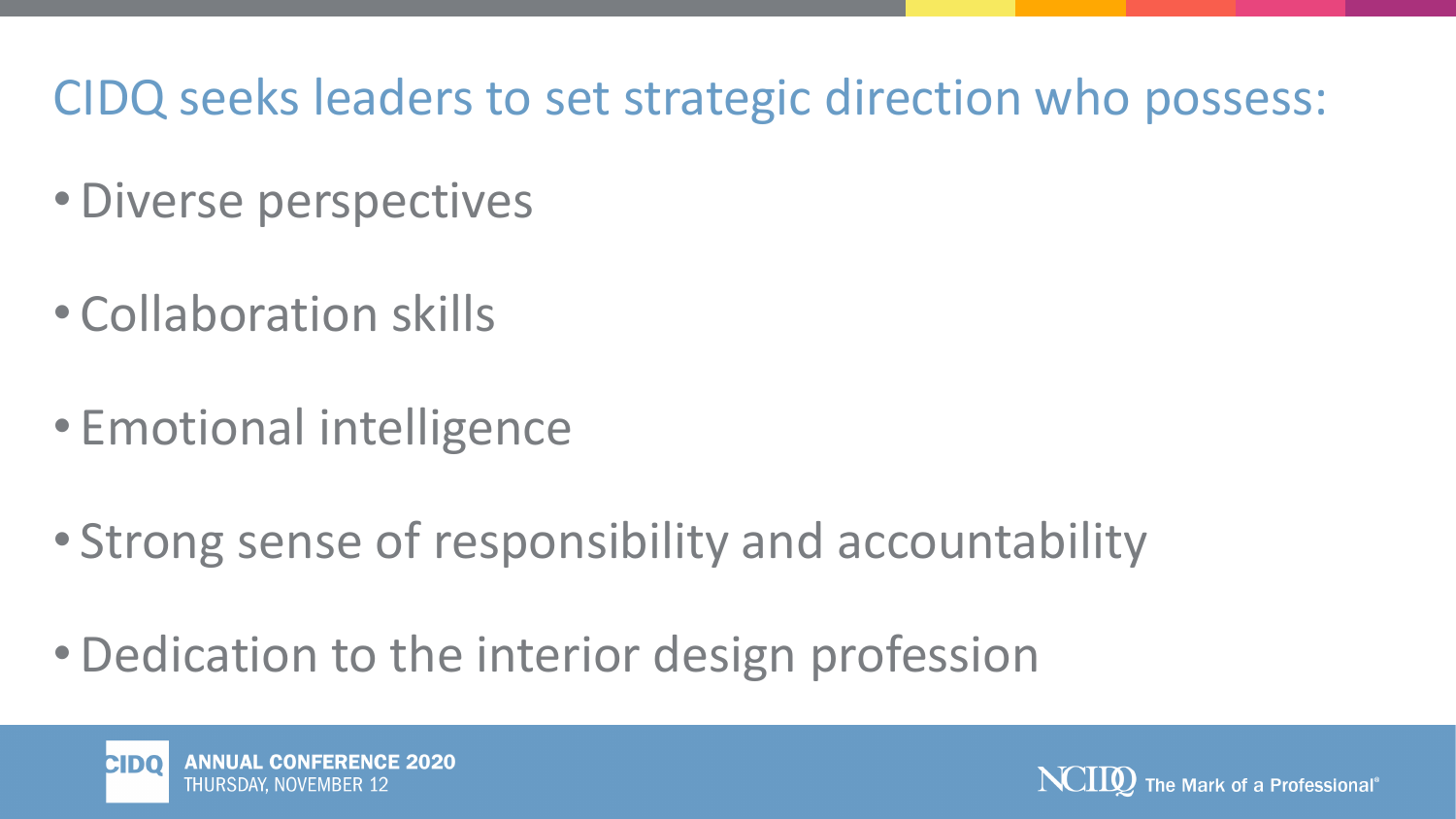## CIDQ's Board comprises:

- Seven (7) NCIDQ Certified interior designers
- •One (1) public member (who is not an interior designer) to serve as the voice of the public.





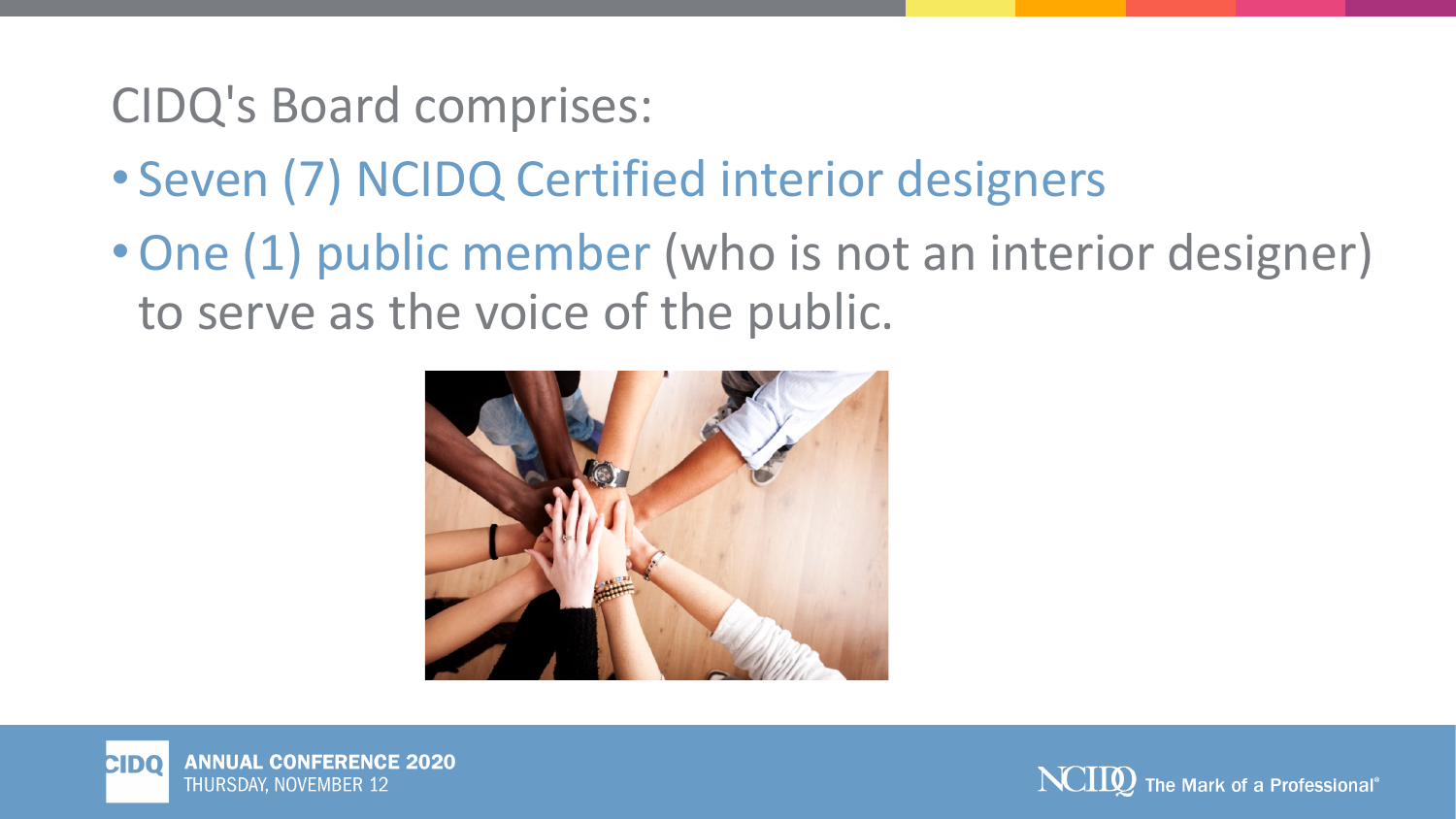- Do you recognize the significance of the NCIDQ Exam as a foundational indicator of proficiency in interior design?
- Are you committed to ensuring the profession's role in protecting the public's health, safety, and welfare?

• Are you willing to fulfill Board governance and fiduciary responsibilities?

• Do you value service above self?